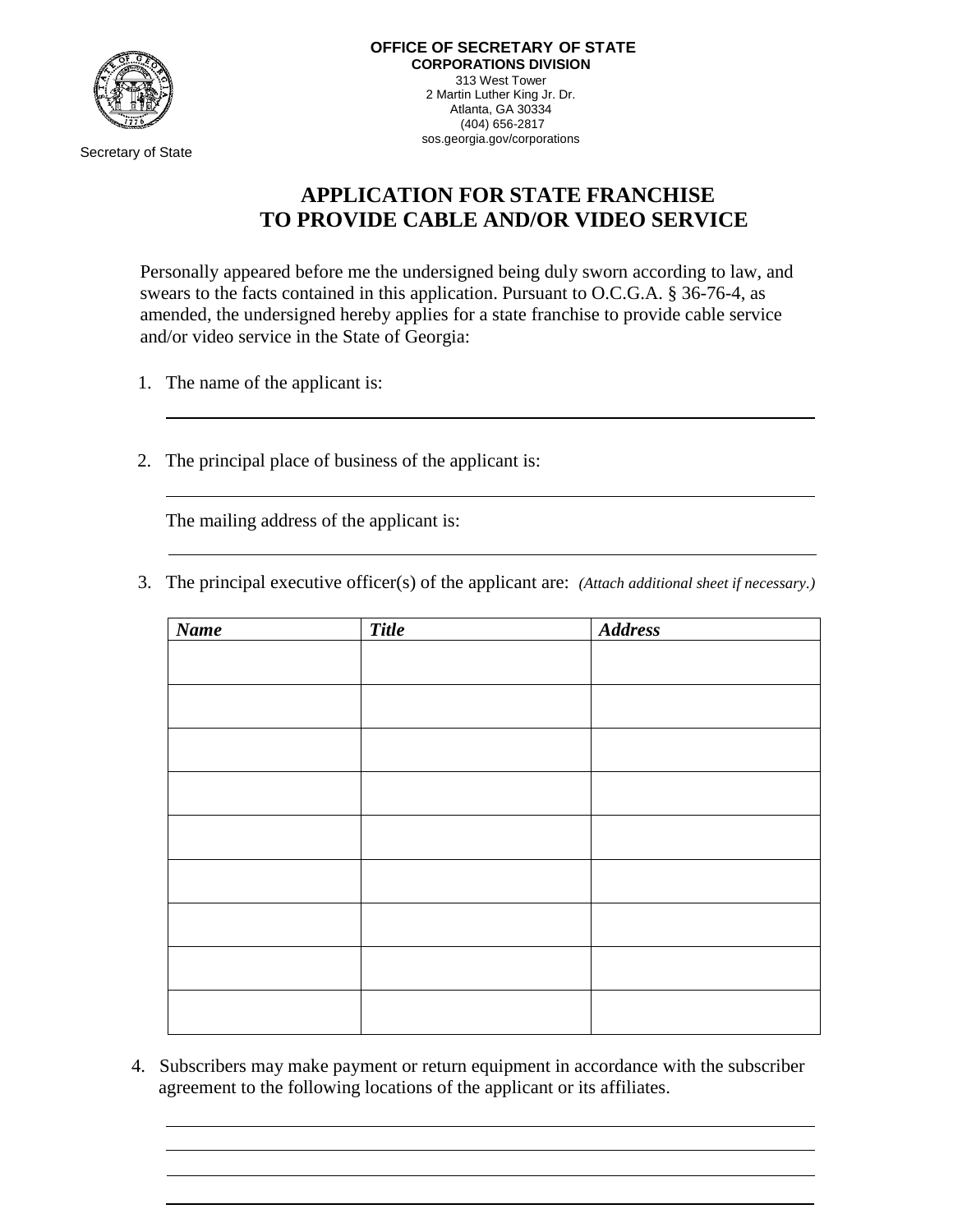5. Pursuant to O.C.G.A. § 36-76-4(c)(2), the applicant's service areas are described below and/or on the attached 8.5" x 11 map labeled as "Exhibit A":

Service Area Description:

- 6. The applicant certifies that the following affected counties and municipalities have been provided with a copy of this application pursuant to O.C.G.A 36-76-4 (a), and with notice acknowledging its right to designate a franchise fee pursuant to O.C.G.A. 36-76-6.
- 7. This applicant:

**Has** wireline facilities located in the public right of way as of January 1, 2008.

**Does not have** wireline facilities located in the public right of way as of January 1, 2008.

- 8. The applicant certifies that it is authorized to conduct business in the State of Georgia. [Applicants that did not have wireline facilities located in the public right of way as of January 1, 2008 must provide a Certificate of Existence or Certificate of Authority from the Corporations Division of the Georgia Secretary of State's Office with this application.]
- 9. The applicant certifies that it has satisfactory financial and technical capability to provide cable and/or video service. A description of such capabilities is attached hereto as required